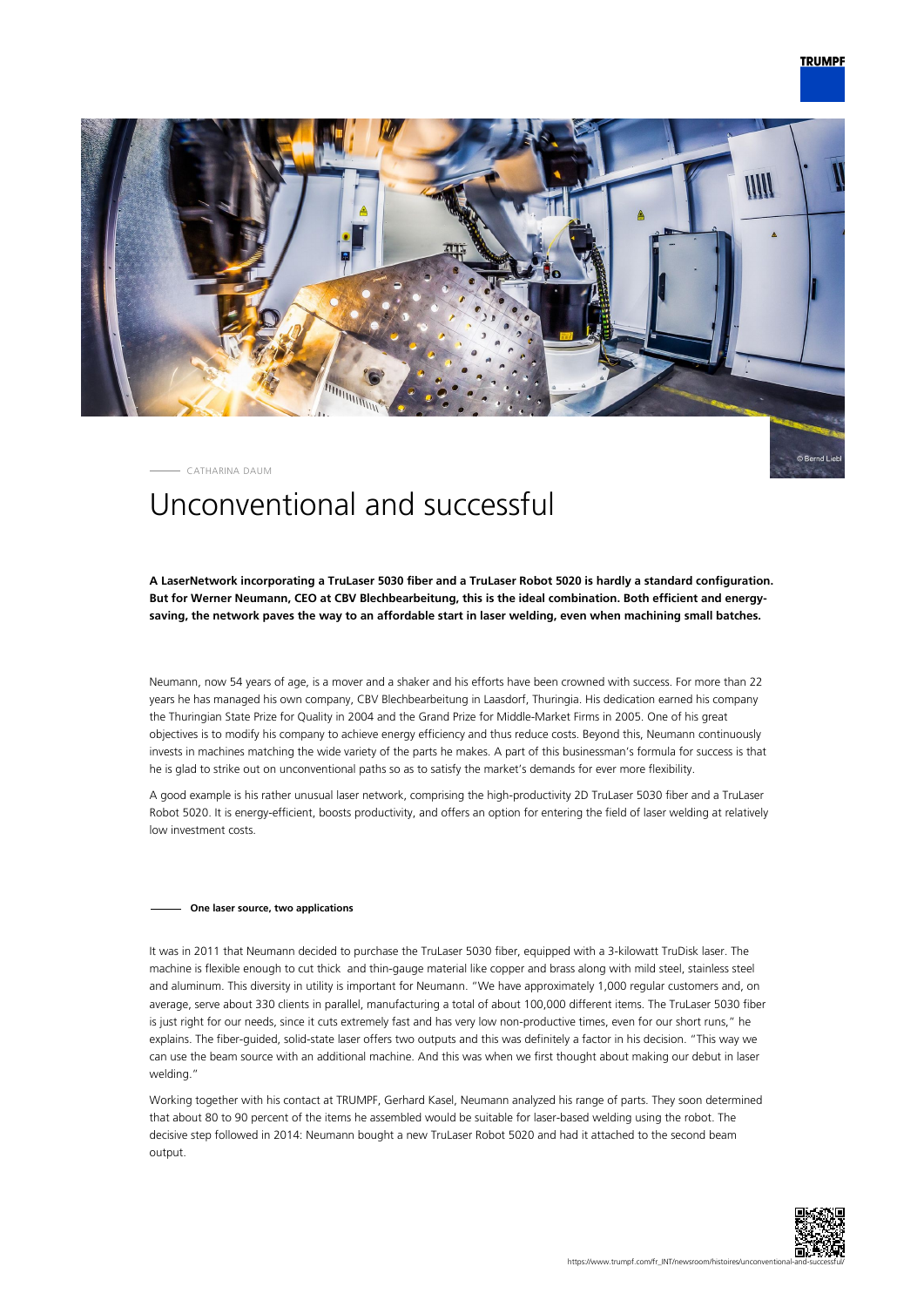

#### **Healthy respect, but no anxiety**

Neumann had a healthy respect for the challenges of laser welding. "We had thought about ficture construction and the necessary redesign of parts," Neumann admits. But visits to two users allayed these concerns. "You need to see at firsthand how a robot actually works. It's something you can't take your eyes off of. We realized after our visits that our fears of supposedly complex fictures were unfounded," he explains.

Before getting started, Neumann sent two of his best welders to TRUMPF for training. He quite consciously built on their experience in conventional welding and this strategy turned out to be right. "These two translated their learning into action right after they got back. On the very first day we transferred a complete customer order – a series that would be repeated several times – to the new robot cell."

Since starting work in June of 2014, the number of different production series parts welded on the TruLaser Robot has risen to more than 20. Utilization of the beam source, now used in tandem, rose from 50 to over 85 percent.



**"The only thing I regret is that we didn't start earlier."**

Werner Neumann, CEO at CBV Blechbearbeitung



Werner Neumann, CEO at CBV Blechbearbeitung, embarks on unusual paths whenever flexibility is the goal. One example is the laser network serving an unusual combination: the TruLaser 5030 fiber, a highproductivity 2D laser cutting machine, and the TruLaser Robot 5020.



Daniel Voss, a welder at CBV, and design mechanic Marcus Hüttenrauch found their own ways to get the best from the TruLaser Robot, after a training session at TRUMPF. They shorten set-up times and costs by manually tracing the components in advance with the robot.



The TruLaser 5030 fiber is powered by a three-kilowatt TruDisk laser and cuts thick and thin sheets of copper and brass, as well as mild steel, stainless steel and aluminum. "It is extremely fast and the non-productive periods, even for our short production runs, are very low," says Werner Neumann.

## **It can be simple, too**

As unconventional as the arrangement for the laser network might be, its use at CBV is both easy-going and at high productivity. Due to the wide range of high-precision parts that have to be cut in the shortest of times with the TruLaser 5030 fiber, process control is one of the greatest challenges for this all encompassing sheet metal shop in Thuringia. "The established method would have been to bring the cutting order to a close and, during the subsequent set-up procedure for the cutting unit, use the laser for welding. But that's not how we do things around here," Neumann explains.

His operators insert carefully spaced "pauses" in the job orders for cutting work. Every few minutes the cutting unit then comes to a standstill and the robot starts welding. Then the beam source is diverted back to the TruLaser 5030 fiber. This changeover takes only milliseconds and certainly doesn't affect productivity. Quite the opposite! Once the welding robot has been set up, no specially trained operator is needed there.

"We had some misgivings that laser welding would be worthwhile only as of a high piece count. In the meantime, we even

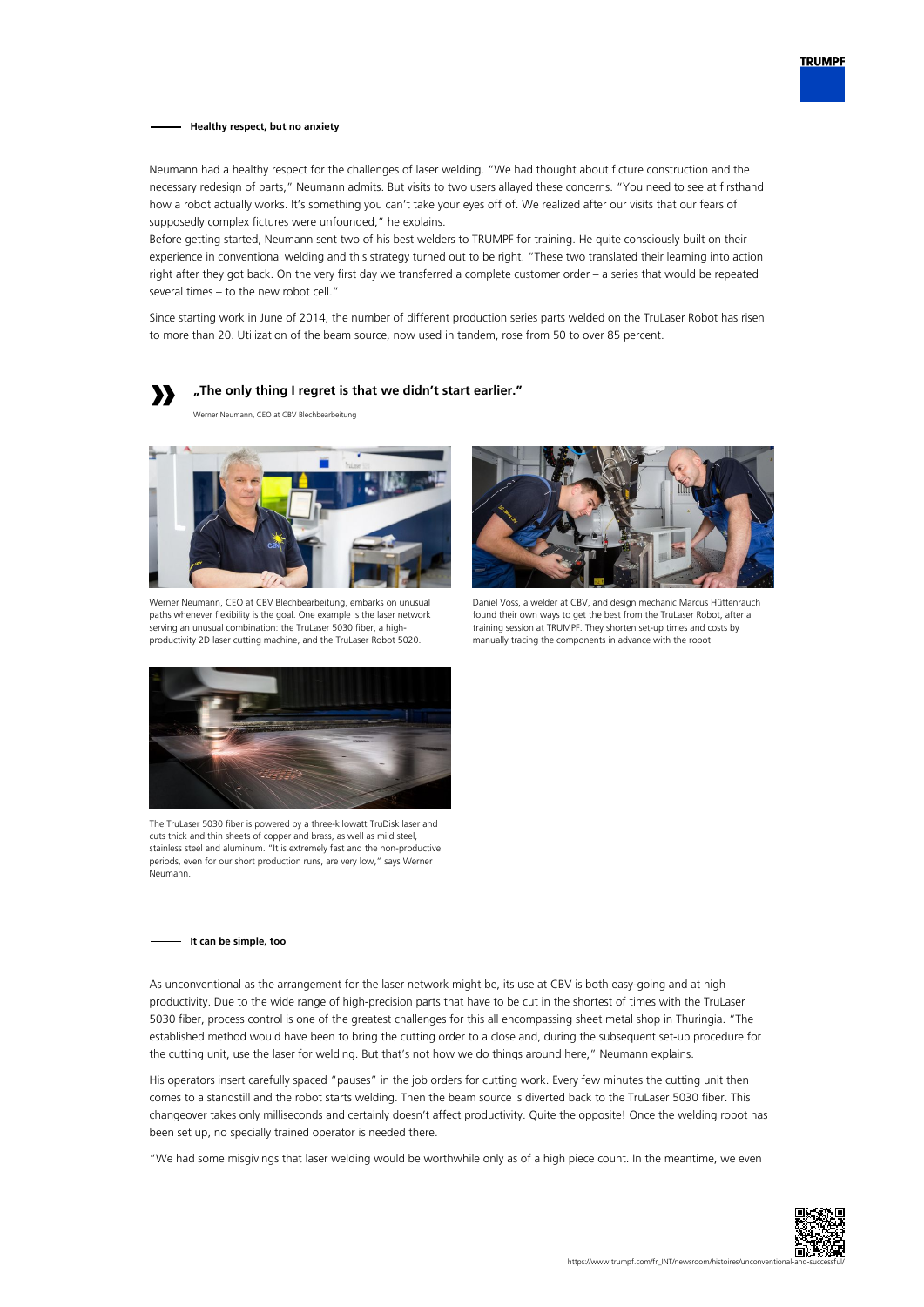weld single items. And I can also use a trainee there, while the skilled laborer sets up for the next operation," Neumann relates.

And in this aspect, too, pragmatism is prime. "My inventive workers quickly learned that they can save a huge amount of setup time and cost when they use manual procedures to teach the robot when and where to weld. And before the welding itself starts, a measurement cycle under control of the TeachLine option detects variations of up to 20 millimeters and counters them to achieve dimensional precision. That works great," he notes. About seven assemblies are worked completely without fixtures. The operators look for a zero point, use the symmetry of the hexagonal table, and simply trace along the parts.

#### **Convincing facts and figures**

Excited by all the possibilities, daring to try new things, and spurred by many new ideas, the CBV employees worked their way, step by step, into laser-based welding.

There are many examples of how productivity is increased. A batch of 100 parts, made of 0.8 millimeter aluminum – a material that is difficult to weld – required about twelve hours of touch-up work after manual welding. The TruLaser Robot reduced this to just 90 minutes. Then an edge, 30 millimeters wide, needed to be welded to a crowned housing panel made of stainless steel 2 millimeters thick. Here the touch-up time could be reduced by 90 percent. Neumann's hopes of shortening touch-up periods have been completely fulfilled by laser welding.

#### **Infectious enthusiasm**

Neumann regularly stages demonstrations to whet the customers' appetites. "We not only want to get the purchasing agents involved and enthusiastic, but the design engineers, as well." He is more than successful here. Among our customers, we spark the willingness to explore the possibilities offered by the technology.

Here they count on our expertise right from the part design phase," says Neumann. The best example is a U-shaped aluminum profile with close fit areas, holes and notches. In the past this was milled from solid material. "Now we cut the parts with the laser and deep-weld them at the base. Thanks to the low degree of thermal input, there is no distortion. We brush over the seams and thus save 95 percent of our previous costs. It goes without saying that the customer is thoroughly satisfied," Neumann reports.



An aluminum U-shaped profile with close fit areas, holes and notches. In the past this was milled from solid material but now it is cut with the laser and joined at the base with deep welding. The savings, when compared with the previous costs, come to 95 percent.



Werner Neumann's expectations in regard to the reduction in retouching work were satisfied completely by laser welding. For some parts the touchup time could be reduced from twelve hours to just 90 minutes.

#### **Knowledge network**

The cooperation with TRUMPF caused Neumann to bubble with praise. "Everyone works hand-in-hand when searching for solutions," he reports. In one example it was a question of electro-galvanized steel sheets, which caused problems during manual welding. In a workshop attended by CBV welders, TRUMPF experts, and employees from the Linde industrial gas company, a solution was devised. With the correct parameters and the right mix of gases, containers made from this difficult